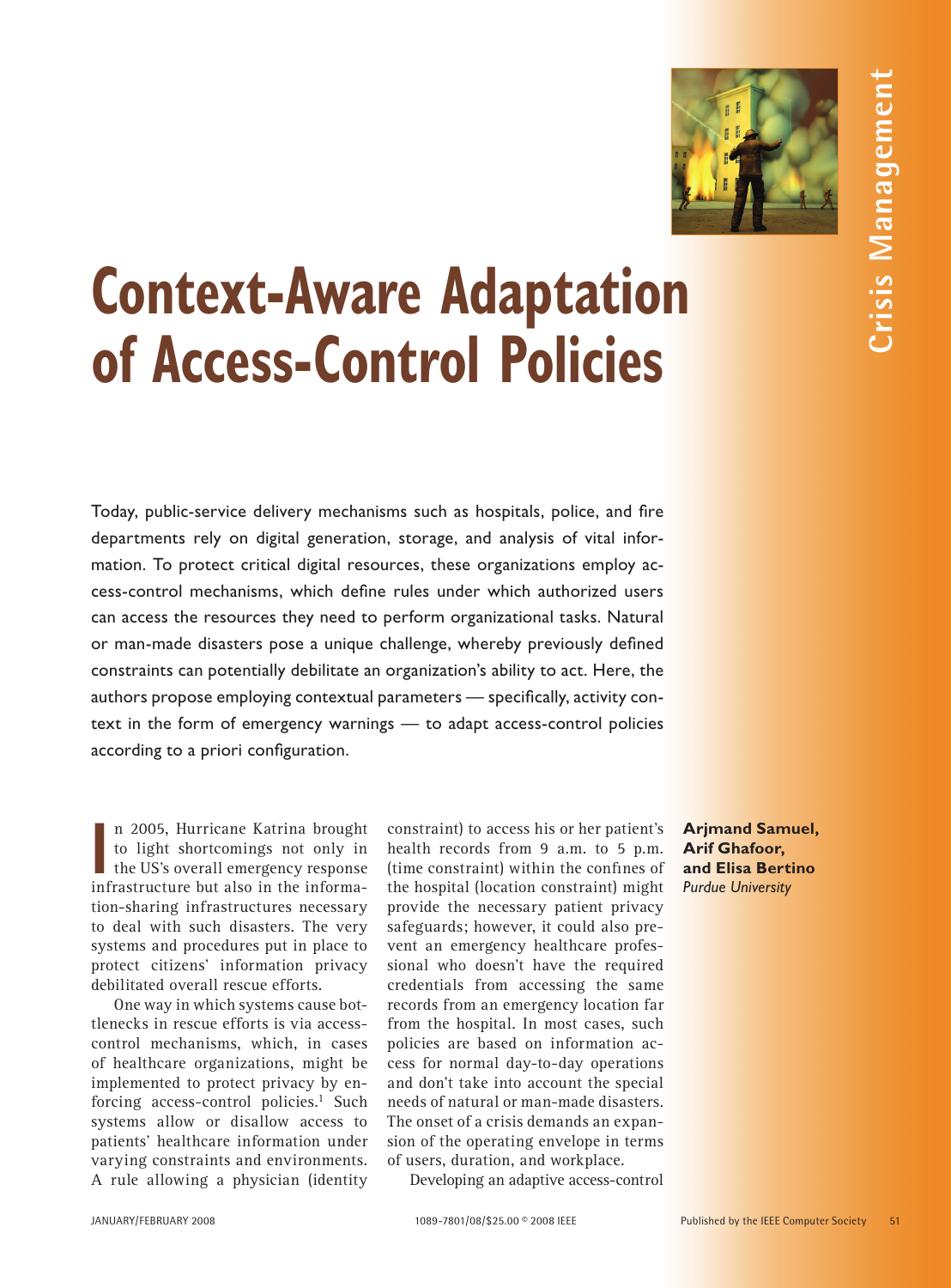system suitable for emergency situations requires addressing many challenging issues. Here, we take a preliminary step toward examining such requirements and outline an approach that automatically adapts an access-control policy in the event of a catastrophic disaster. The adaptation process requires composing alternate policies that would be enforced after a crisis situation was detected. Crisis detection is based on warnings from various government and local organizations, such as the US Department of Homeland Security (DHS) and the National Weather Service (NWS). Relevant requirements for an access-control adaptation mechanism include

changing temporal constraints, such as the time of day at which users can perform a certain task as well as that task's duration; •

# **The onset of a crisis demands an expansion of the operating envelope in terms of users, duration, and workplace.**

- changing spatial constraints to let users access information in emergency locations in addition to in their normal operating environments; and
- enforcing enhanced or relaxed identification and authentication requirements of users authorized to access digital resources. •

Our proposed approach addresses these requirements in the form of a context-aware policy adaptation mechanism.

# **The Proposed Approach**

A key issue in developing an adaptive accesscontrol system is adopting a model that takes context information into account. The natural choice in this respect is the *role-based access control* (RBAC) model and its extensions.2 The *generalized temporal* RBAC (GTRBAC) incorporates a set of language constructs for specifying temporal constraints.<sup>3</sup> *Generalized spatio-tempo*ral RBAC (GST-RBAC)<sup>4</sup> adds spatial sensitivity to GTRBAC and supports rich spatial constraints. Our current approach to developing an adaptive access-control mechanism uses a feature of GST-RBAC that enables or disables constraints for a given duration or at a specific location as a consequence of runtime events or triggers. We can use *activity context*, or "what is occurring in the situation,"<sup>5</sup> to trigger constraint enabling or disabling. An example is the US Homeland Security Advisory System's (HSAS's) activity context parameter (see www.dhs.gov/xlibrary/assets/Citizen GuidanceHSAS2.pdf), which has five states, or risk levels: low, guarded, elevated, high, and severe.

The constraint-adaptation strategy is the first crucial element in our adaptation approach; to implement it, we categorize constraints into normal constraints (NCs) and crisis constraints (CCs). NCs are defined for an organization's day-to-day operations and are enabled in the policy by default. CCs are specifically defined for operations in case of crises and remain disabled by default, but become enabled during an emergency.

To effectively adapt user authorization in the event of a crisis, we introduce two user classes: weakly enforced users (WEUs) and strongly enforced users (SEUs). The WEUs are users who might already be in the field and might not require authentication during a crisis, whereas SEUs are those who might be responsible for critical information access or actions.

Figure 1 shows system architecture implementing our proposed access-control policy adaptation. We highlight key components' functionality by describing two scenarios, one with a user request under normal circumstances and the other with a user request in a crisis situation.

### **Access Control under Normal Circumstances**

We compose and store access-control policy, including temporal and spatial constraints, in the *access-control policy base*. The *policy instance generator* (PIG) creates an instance of the policy with the NCs. User requests — in the form of time, location, and objects to be accessed — reach the *access-control decision module* (ACDM) labeled 1 in Figure 1. The ACDM decides whether to grant access in conjunction with the *polic*y *instanc*e *manage*r (PIM), which stores the current policy. The ACDM retrieves the requested object from the *database objects* and sends it to the user (label 3 in Figure 1).

### **Access Control for Crisis Management**

To detect a crisis, the *activity query interface* (AQI) queries the distributed sources of activ-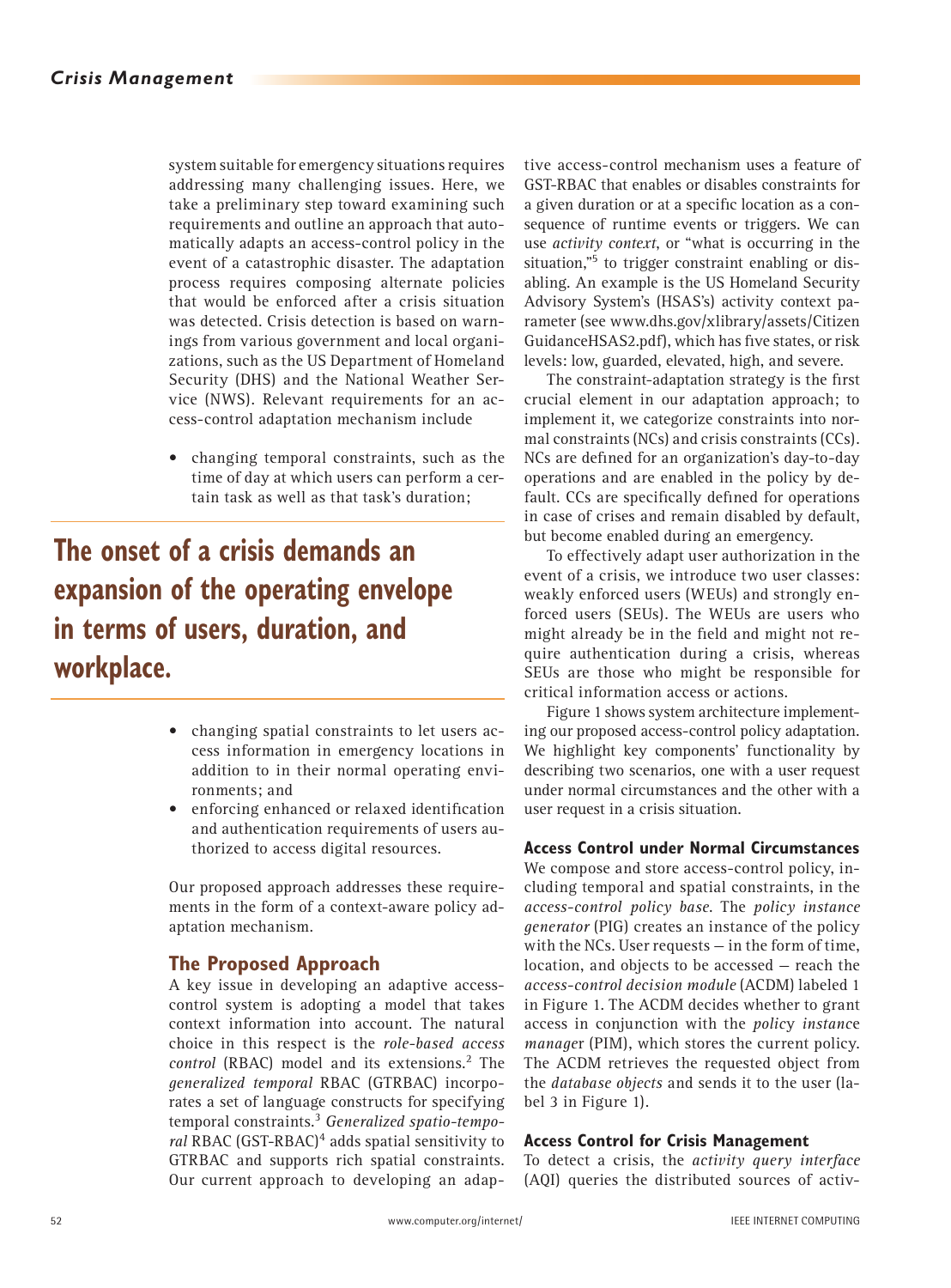

*Figure 1. Access-control policy adaptation architecture for crisis management. The system receives inputs from distributed sources of emergency warnings and adapts access-control policies by switching temporal and spatial constraints on or off.*

ity context (label 1 in Figure 1). It can base this querying on polling, or AQI can be a passive component waiting for the sources to send out activity-context parameters. Either way, the sources (label 2 in the figure) send out the activity context, and the AQI forwards it to the *activity evaluator and extractor* (AEE). AEE sends individual activity-context parameters to the PIM (label 4 in the figure), which requests a different policy instance based on the activity context's value and the CCs in the policy (label 5). The PIG generates the new instance and loads it in the ACDM (label 6). When the user generates a new request (label 7), the ACDM receives it and grants privileges to the user under a different policy instance.

# **Research Challenges**

Designing and implementing a system of the scale and complexity just outlined requires addressing important research and implementation challenges.

The emergency response enterprise is home to numerous heterogeneous access-control mechanisms — ranging from legacy to advanced systems — with varying features and sophistication. One major challenge is to develop agile and efficient interoperation mechanisms for access-control systems, as well as tools that support real-time policy harmonization. The research challenge in this regard is to design for backward compatibility as well as open standard conformance so that heterogeneous and legacy access-control systems can be included in the crisis management enterprise.

A major implementation challenge deals with the difficulty in foreseeing and composing access-control policies that apply to all possible crisis situations. Catastrophic disasters' huge scale and unpredictable timing — as occurred with Hurricane Katrina and the 2004 tsunami in the Asia-Pacific region — highlight crisis management parameters' inherent unknown nature. Composing access-control policies that encode unknown constraints is a research challenge we might always have to face.

Policy verification, which is a research challenge in any policy-based access-control system, is also an important challenge for access-control adaptation mechanisms for crisis management. We must address policy verification during and after adaptation needs and devise a comprehensive verification methodology for the original policy as well as the adapted one.

Itimately, we aim to motivate the security<br>as well as the cut-i as well as the crisis management research communities to join hands and find a novel solution to a pressing need. In this regard, we plan to build a prototype system to implement the access-control adaptation methodology we outlined in this article, and to address the challenges we mentioned.  $\mathbf F$ 

#### **References**

1. S.L. Osborn, R.S. Sandhu, and Q. Munawer, "Configur-